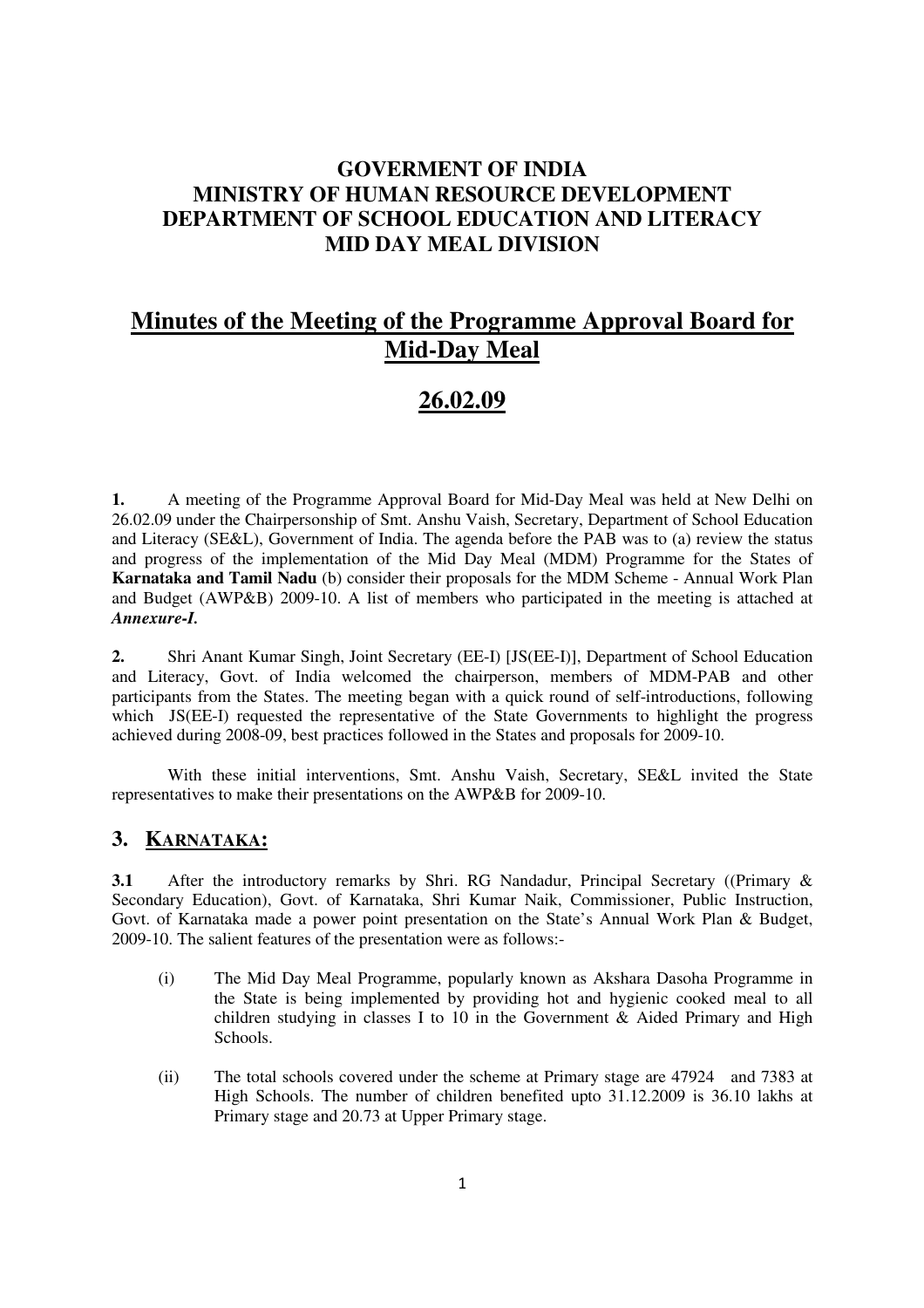(iii) In case of Primary School every meal contains 490 Calories and 12 gms of Protein. In case of High School every meal contains 700 Calories and 18 gms of Protein. The quantity of foodgrains in grams is as under:-

| <b>Items</b> | Primary $1 - 5$ | <b>Upper Primary 6-8</b> | <b>High Schools 9-10</b> |
|--------------|-----------------|--------------------------|--------------------------|
| Rice         | 10C             | 150                      | 150                      |
| Pulses       |                 | 25                       |                          |
| Vegetables   | 50              |                          |                          |
| Salt         |                 | - 14                     | - 14                     |
|              |                 |                          |                          |

(iv) The additional nutrition provided to children is as under:-

| Vitamin A                          | 2 lakh IU       | 2 tablets/year                                 |  |
|------------------------------------|-----------------|------------------------------------------------|--|
| Iron & Folic acid tablets          | $20 \text{ mg}$ | 108 tablets/year (alternate days for 36 weeks) |  |
| Albendazole<br>(Deworming tablets) | tablets 400 mg  | 2 tablets/year                                 |  |
| Total cost Rs. 14/child/year       |                 |                                                |  |

- (v) For supervision and effective monitoring of Mid Day Meal Scheme in the State, the following arrangements have been made:-
	- (a) Steering cum Monitoring committee has been setup at State, Dist and Taluk level
	- (b) District level Committee Chairmanship of District-in-charge Minister, Elected Representatives and Officials of Departments.
	- (c) Education officer at District level  $\&$  Asst director at Taluk to coordinate  $\&$ supervise.
	- (d) Doctors and PHC staff to inspect & monitor Cleanliness & Hygiene.
	- (e) Training programme to the School Committee Members, Head Teachers and Cooks.
- (vi)All the cooks are women in the Kitchen centers. There are reservation for SC/ST, OBC and other categories. Priority is given to Widow, Destitute, economically weaker sections, Stree Shakti and women SHGs. Cooks are appointed by four member committee as under:-

 President- Chairman of Gram Panchayath Member- SDMC president Member- Head master of the school. Member Secretary- Secretary, Gram Panchayath.

 Rs. 800, Rs. 550, Rs. 500 and Rs. 400/- is paid to Head Cook, Cook, Asst. Cook and Helper respectively in primary schools. Rs. 800, Rs. 550, is paid to Head Cook and Cooks respectively in High schools**.**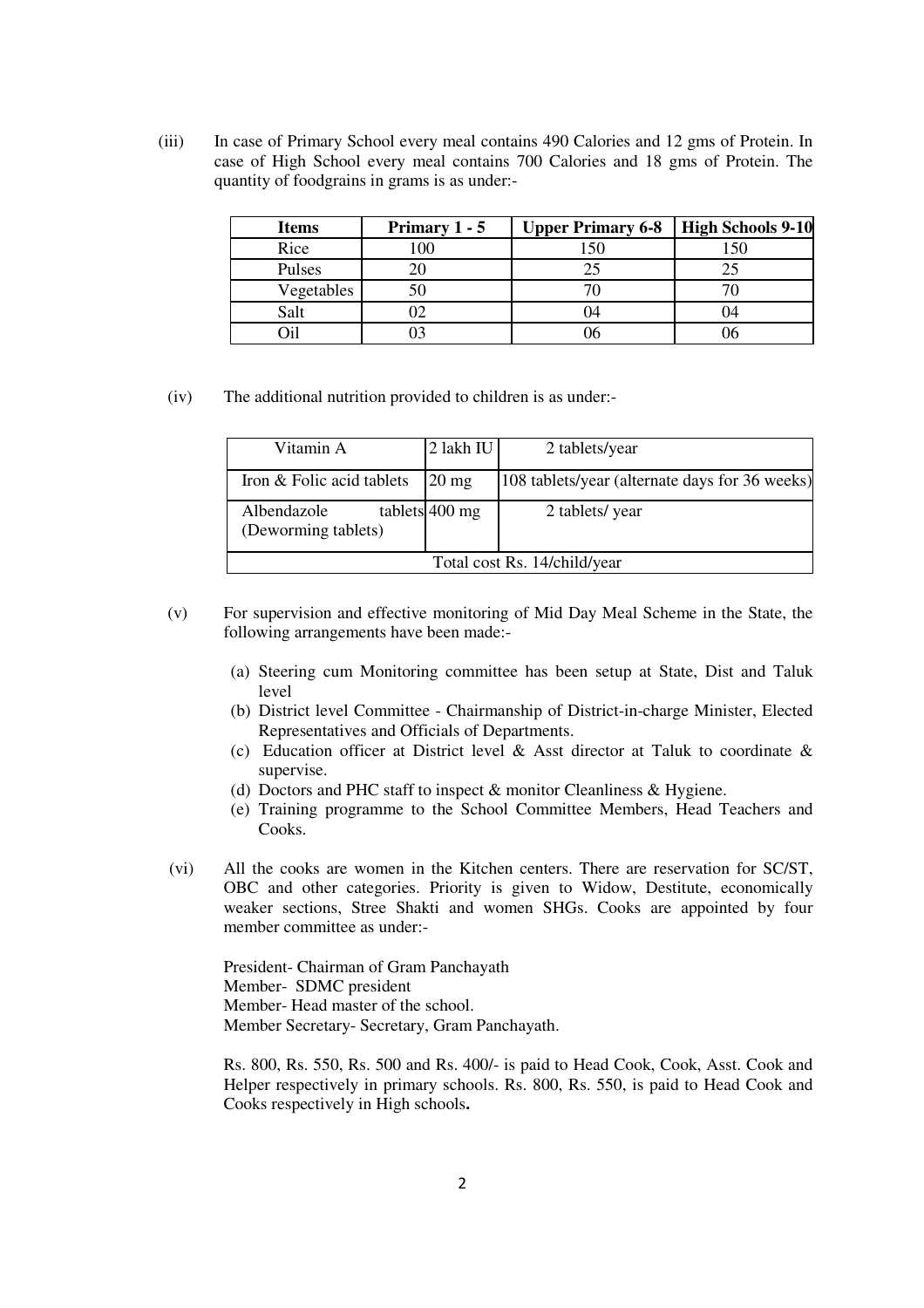- (vii) In Karnataka, 106 NGOs participate in the programme covering 10,98,076 children of 4560 schools. Major NGOs are Akshaya Pathra, J.S.S, Adamya Chethana, Krishna Math and others. NGOs are provided 100gms rice and conversion cost of Rs 1.80child/day for Class 1 to 5 children. NGOs are provided 150gms rice and conversion cost of Rs 2.20/child/day for Class 6 to 10 children. Transportation charges @ Rs 75/quintal.
- (viii) The good practices followed by the State for implementation of the programme are as under:-
	- (a) One cook in every kitchen center from SC/ST.
	- (b) Women as cooks preference given to widows, destitute women
	- (c) LPG for cooking.
	- (d) Mothers committee constituted to ensure cleanliness and serving food to children.
	- (e) Kitchen Gardens maintained & wall writings on kitchen wall displaying quantity, cleanliness & food grains statistics.
	- (f) Teachers taste food before serving to children.
- (ix) In this financial year 2008-09 Price Water House Coopers has been entrusted the work of Evaluation of Mid Day Meal Scheme. Report is expected to be submitted by the end of May 2009.
- (x) Suvarna Arogya Chaitanya Programme is conducted in collaboration with Health Dept. In the financial year 2008-09 health checkup programme was conducted from 18-08-08 to 12-09-08. Out of 91.76 lakh children, 84.00 lakh have undergone health check up. Rs 12.55 lakhs and Rs 18.93 lakhs spent towards printing 51 Lakh health cards from SSA and NRHM funds respectively. 96.10 lakhs provided towards fuel charges @ Rs 50,000/taluk from MDM funds. Rs 740.79 Lakhs spent towards heart operation and cochlear implant for 1621 children under NRHM.
- **3.2** Govt. of Karnataka made the following request for the consideration of Govt. of India:
	- i) Quantity of rice (raw) of 150 gms. for upper primary is slightly in excess of what a child of 10-14 years could consume in a meal. Central govt. may reexamine the quantity of food grains allocation for upper primary.
	- ii) Central Assistance towards transportation assistance at the rate of Rs. 75 per quintal and constructions of kitchen sheds @ Rs. 60,000 per units are much less than the actual requirement/expenditure in the field level. Central govt. may enhance the central assistance under these heads which would improve the quality of implementation of the Scheme.

**3.3** In response, JS (EE-I) informed that Central govt. is in the process of instituting a study for reexamination of foodgrains allocation for both primary and upper primary in view of the ability of children in the age group of 6-13 years to consume in one meal. State Govt. may also institute a study with reputed institution in Karnataka to scientifically work out the actual requirement of food grains to meet the overall nutrition norms prescribed under MDM Scheme. Further, he requested the State Govt. to work out the quantum of enhancement under the transportation and construction of kitchen sheds on rational basis and send the same along with justification thereon to the central Govt. for consideration. At the same time, State Govt. should also proactively pursue convergence with other developmental programme to mob up additional resources for implementation of MDM Scheme.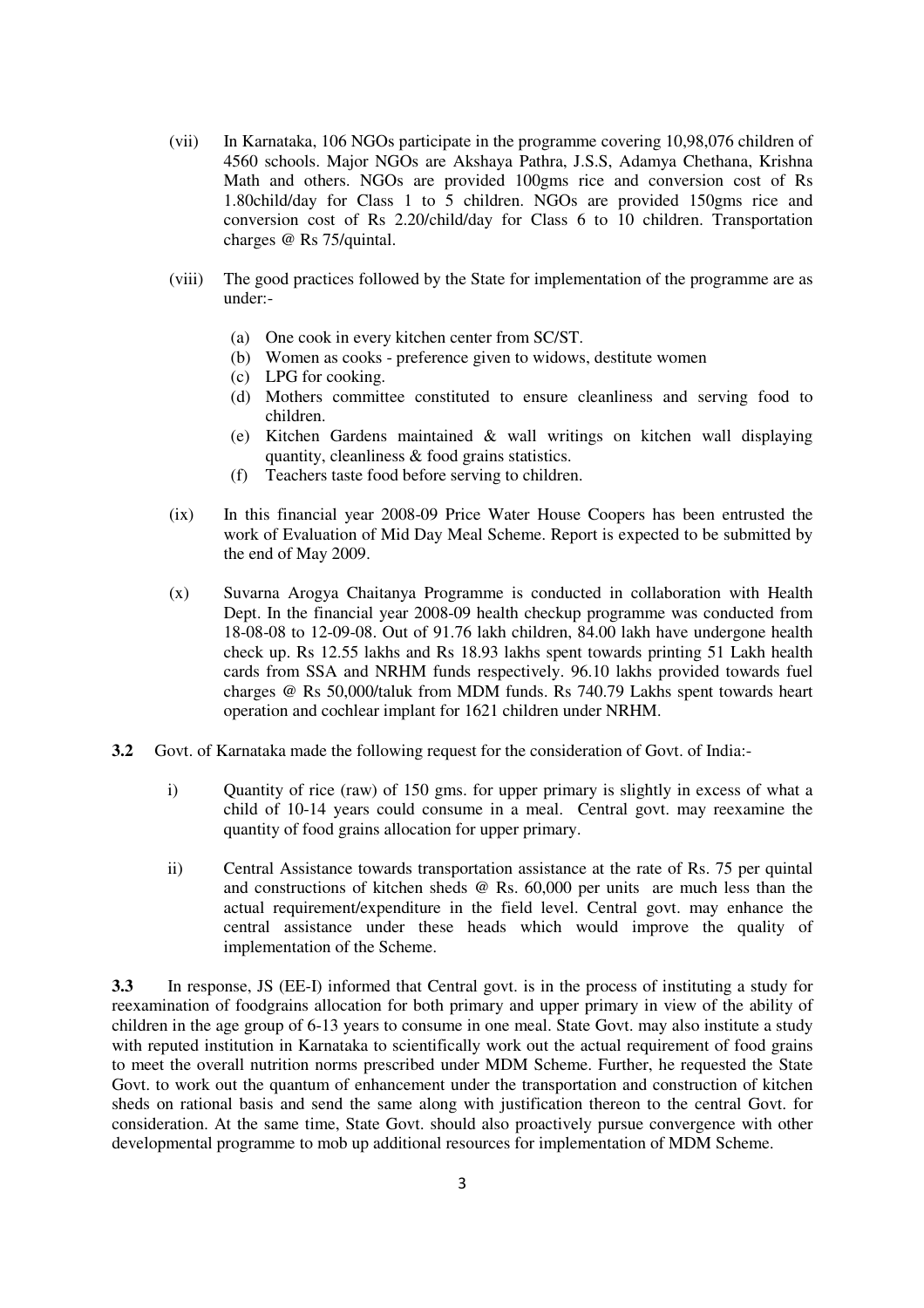**3.4** Karnataka is one of the States wherein large scale NGOs are participating in the programme by supplying meals cooked through centralized kitchens. Chairperson, Secretary (SE&L) requested the State Govt. to address the following issues while engaging the NGOs under MDM Scheme:-

- (i) Community mobilization is one of the critical areas in the implementation of the programme. Community participation will ensure effective monitoring at the field level and also facilitate a sense of ownership of the programme in the community. The arrangement such as meal cooked, preferably, by women from the disadvantaged section of the society being eaten by children from all sections of society would act as solvent to social prejudices and barriers and promote social equity.
- (ii) It is observed that the NGOs engaged under MDM Scheme in their mass media campaigns generally leaves out the role of Governments who make substantial contributions i.e. 70-80% of the cost of meal. Nobody should be allowed to draw undue mileage under the Scheme. Public perception should not be misled through skewed media campaign. Role of Governments along with MDM logo should be prominently displayed.

**3.5** Dr. Kiran Devendra, NCERT invited attention of participants to the general perception that MDM Scheme increases work load of teachers and thereby affects the teaching-learning process inside the class rooms. She requested the State Governments to clearly demarcate the roles of teachers and cooks/helpers and also sensitize them through training programmes. Mass media campaign also can dispel such notion.

**3.6** To query raised by JS (EE-I) regarding payments of cooking cost to the cooking agencies, the State Govt. representative stated that Rs. 1.80 per child per day for primary stage is paid out to Schools as well as NGOs since the balance amount of Rs.  $0.77$  (Rs.  $2.57 - \text{Rs}.1.80$ ) is retained by the State Govt. for expenses related to Administrative costs and cooks salary etc., JS(EE-I) pointed out that as no administrative cost for preparing the food is being borne by the State Govt., there is no justification for deducting any amount on this account. Cost of management and monitoring has to come from MME head. In view of this, he requested the State Govt. to re-examine this issue and take necessary corrective measures.

**3.7** Dr. C.G. Venkatesha Murthy, representative of Regional Institute of Education, Mysore (RIE, Mysore), the Monitoring Institute for Karnataka has informed that the Institution has conducted the survey of implementation of the scheme in Hassan, Davangere, Raichur and Bidar Districts for the period 1<sup>st</sup> October, 2007 to 31<sup>st</sup> March, 2008 and following problems are found in the implementation of the scheme in these districts:-

- (i) Store Rooms in most of the schools were inadequate.
- (ii) Pucca Kitchen was found in only 30% schools.
- (iii) The monitoring of implementation of the scheme was very poor.
- (iv) Adequate cooking vessels were not provided in most of the schools

In response, the State Govt. representative has assured the Board that these issues will be suitable addressed in due course and necessary corrective measures will be under taken at the earliest.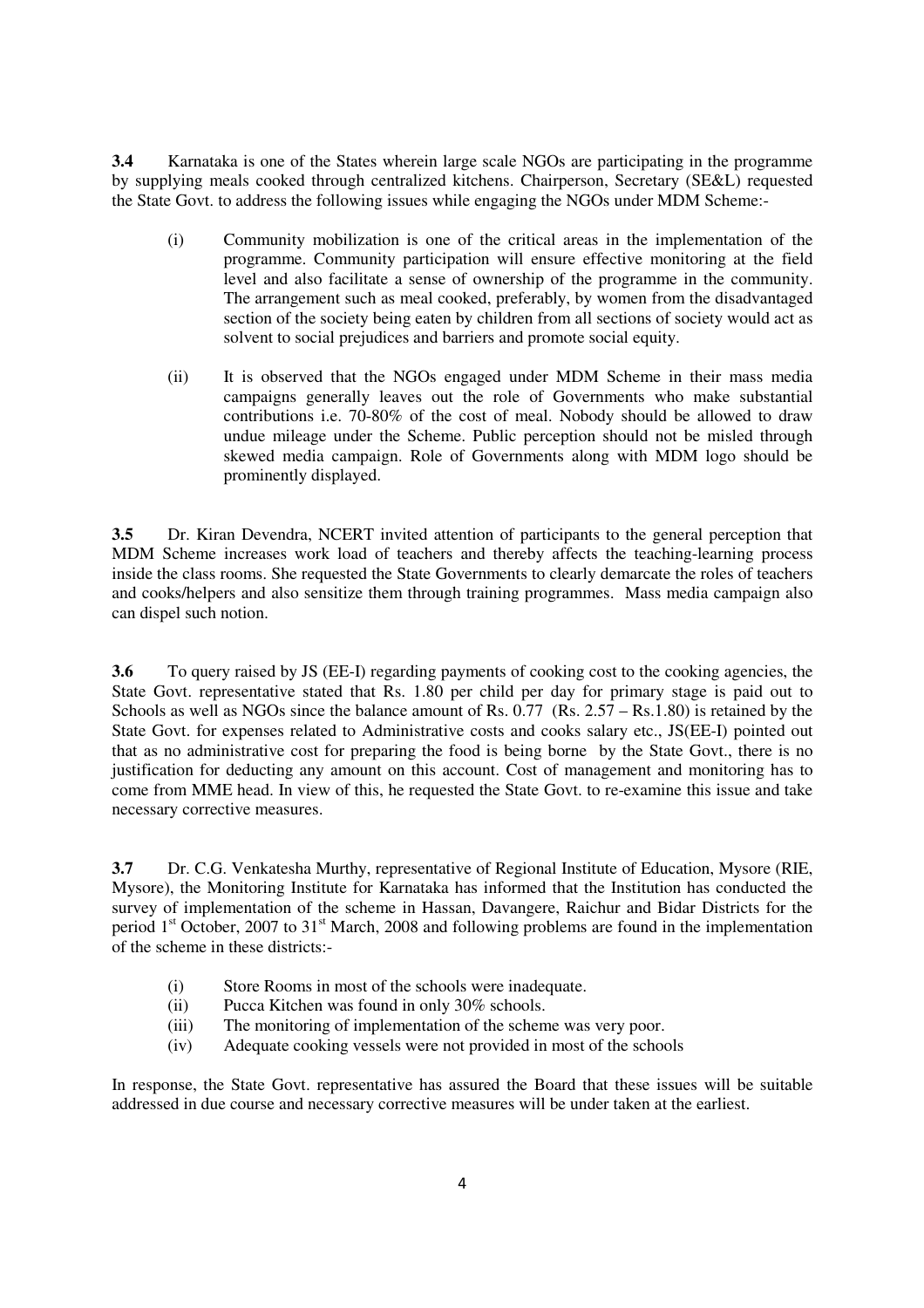**3.8** Shri K. Ravi Ramachandran, Director (MDM), Govt. of India made an analysis of the State's performance in the implementation of the MDM Scheme for the period 1.4.08 to 31.12.08 (Primary + Upper Primary) and the Appraisal Note enclosing the Analysis Sheet was provided to the State Representative for reference. The presentation highlighted the following important issues:

#### **3.8.1 Level of Opening balance as on 01.04.08 and 31.12.08:**

 An analysis of the district wise unspent balance of food grains as on 31.03.08 shows that 3 out of 29 districts had NIL balance and 12 districts had less than 5%. Raichur District has 39% of allocation as unspent balance. Details of district wise unspent balance position is given in *Table 1.2.1 of the Analysis Sheet..* 

 An analysis of district wise unspent balance of food grains as on 31.12.08 shows negative unspent balance for Chilkkaballapur (-33%) and Ramanagar (-13%) Dists. Details of district wise unspent balance position is given in *Table 1.2.2 of the Analysis Sheet..* 

The State Govt. is requested to analyze and report the reasons for Negative and NIL balance as on 31.03.08 and on 31.12.08 as reported by the State Govt. It is also to be confirmed that the State Govt. did not treat release of resources from one level to another level e.g. from State to District, District to Block and downwards as utilization.

#### **3.8.2 Lifting of foodgrains:**

 Considering that three-fourth of the year was over by 31.12.2008, the districts should have lifted **at least 85%** of the food grains allocation. State level total lifting (availability) as on 31.12.08 was 78%. The district-wise lifting was as under:-

| Sl. No. | Level of lifting | No. of<br><b>Districts</b> | Name of the districts                                           |
|---------|------------------|----------------------------|-----------------------------------------------------------------|
|         | Below $75\%$     |                            | Ramanagar (39%, Chikkaballapur (41%),<br>Bangalore-U (66%) etc. |
|         | 75% to 95%       |                            |                                                                 |
|         | Above $95\%$     |                            | Banglore-R (96%)                                                |

Total No. of Districts = 29 *(Refer Table 1.5 of the Analysis Sheet).*

#### **3.8.3 Utilization of food grains:**

 Considering that three-fourths of the year was over by 31.12.2008, the districts should have utilized **at least 70%** of the foodgrains allocation. **State level utilization was 67%.** Inter-district variation in utilization was as under: -

Total No. of Districts = 29*(Refer Table 1.7 of the Analysis Sheet).*

| <b>Sl. No.</b> | Level of utilization | No. of           | Name of the districts                  |
|----------------|----------------------|------------------|----------------------------------------|
|                |                      | <b>Districts</b> |                                        |
|                | Below $65\%$         | 9                | Ramanagar (52%), Haveri (54%), Dharwad |
|                |                      |                  | $(56\%)$ , Mangalore-DK $(58\%)$       |
|                | $65\%$ to 85         | 20               |                                        |
|                | Above $85\%$         |                  |                                        |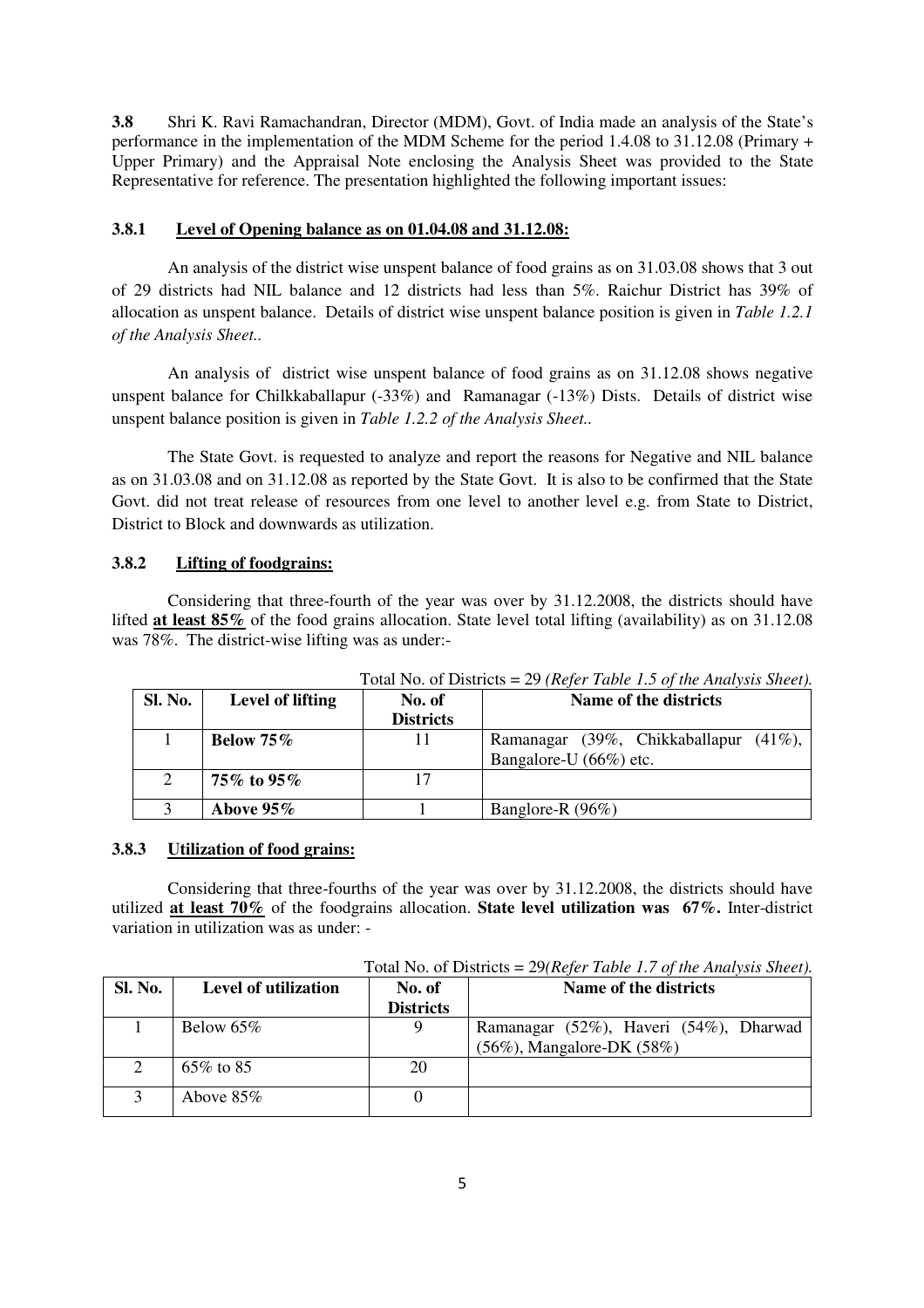#### **3.8.4 Utilization of cooking cost:**

**State level utilization is 73%.** Inter-district variation in utilization was as under:-

| Sl.<br>N <sub>0</sub> | Level of utilization | No. of<br><b>Districts</b> | <b>Number of Districts</b>                  |
|-----------------------|----------------------|----------------------------|---------------------------------------------|
|                       | Below $70\%$         |                            | Charmajnagar $(60\%)$ , Bangalore- $(65\%)$ |
|                       |                      |                            | Bidar $(66%)$ etc.                          |
|                       | $70\%$ - 80%         | 24                         |                                             |
|                       | Above $80\%$         |                            | Chikkaballpur $(81\%)$                      |

Total No. of Districts = 29 *(Refer Table 2.7 of the Analysis Sheet).*

### **3.8.5 Matching of utilization of foodgrains and cooking cost:**

Ideally the percentage utilization of cooking costs and foodgrains should tally with each other. At the state level the utilization of cooking cost is 6% more than the foodgrains, but in the following districts this gap is much wider, which needs deeper analysis by the State:

| Sr.<br>No. | <b>District</b>                                     | % utilization of<br>foodgrains | % utilization of<br><b>Cooking cost</b> | Mis-match in $%$<br>points |
|------------|-----------------------------------------------------|--------------------------------|-----------------------------------------|----------------------------|
|            | <b>Excess Cooking cost</b><br>utilization<br>Haveri | 54%                            | 79%                                     | $24$ pp                    |
| 2          | Ramanagara                                          | 52%                            | $72\%$                                  | $20$ pp                    |
|            | Mangalore-DK                                        | 58%                            | 75%                                     | 17 pp                      |
|            | Dharwad                                             | 56%                            | 71%                                     | $15$ pp                    |

Total No. of Districts = 29 *(Refer Table 3.1 of the Analysis Sheet).*

#### **3.8.6 Reconciliation of utilization of foodgrains vis-à-vis no. of meals served:**

 Utilisation of foodgrains as against the no. of meals served, shows wide variations in the following districts:-

|                | Tutal two. Of Districts $= 22$ (Refer Table 5.5 Of the Analysis Sheet). |                |                   |                       |             |
|----------------|-------------------------------------------------------------------------|----------------|-------------------|-----------------------|-------------|
| $N$ o.         | <b>District</b>                                                         | No. of         | <b>Expected</b>   | <b>Actual</b>         | Diff in     |
|                |                                                                         | <b>Meals</b>   | consumption of    | <b>Consumption of</b> | percentage* |
|                |                                                                         | served         | food grains (MTs) | food grains (MTs)     |             |
|                | Chikkaballapur                                                          | 1,88,65,245    | 2343.42           | 1068.31               | $-54%$      |
| 2              | Ramnagar                                                                | 1,71,48,105    | 1930.10           | 882.01                | $-54\%$     |
| $\mathcal{S}$  | Haveri                                                                  | 2,98,89,098    | 3632.51           | 2475.53               | $-32%$      |
| $\overline{4}$ | Mangalore-DK                                                            | 3, 39, 37, 676 | 4012.06           | 3055.17               | $-24%$      |
| 5              | Dharwad                                                                 | 2,94,39,886    | 3240.74           | 2508.59               | $-23%$      |
| -6             | Kolar                                                                   | 2,46,28,518    | 2868.87           | 3384.83               | $+18%$      |
| 7              | Bangalore-R                                                             | 1,40,84,162    | 1609.54           | 2175.41               | $+35%$      |

Total No. of Districts = 29 *(Refer Table 3.3 of the Analysis Sheet).*

\* '-'deficit /'+'excess consumption.

**3.8.7** A sum of **Rs. 553.40 lakhs** was released during 2008-09 (including unspent balance as on 31.3.08) as Central Assistance towards MME. Against this, the State has shown utilisation of Rs. 415.04 lakh (75%).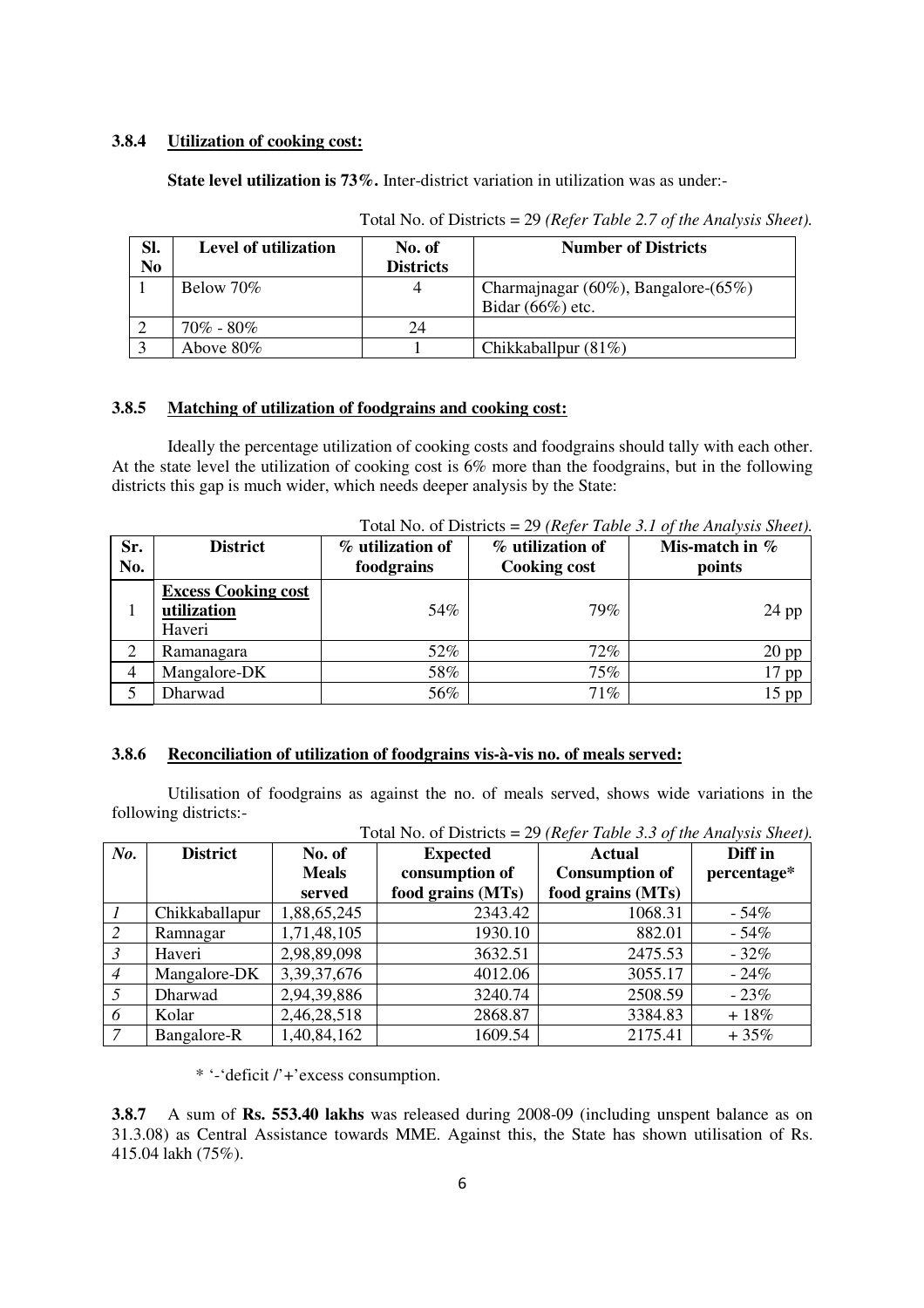**3.8.8** A sum of **Rs. 1085.28 lakhs** was released during 2008-09 (including unspent balance as on 31.3.08) as Central Assistance towards Transport Assistance. Against this, the State has shown utilization of Rs. 751.19 lakh (69%).

**3.8.9** Out of **Rs. 167.08 Crore** of Central assistance released towards construction of 27847 kitchen sheds during 2006-07 and 2007-08 for primary and upper primary stage, the State reported **only 31% progress as on 31.12.2008.**

**3.8.10** Out of **Rs. 15.80 crore** of Central assistance released towards procurement of kitchen devices for 31,591 schools during 2006-07 and 2007-08 for primary and upper primary stage, the State reported 100% physical and financial progress.

**3.8.11** State Govt. was requested to critically review the position in the light of above analysis/observations and to take corrective steps on immediately wherever large scale discrepancies exist. These aspects should be critically monitored on quarterly basis by the supervisory officers at the District and State level. State Govt. was also requested to send an Action Taken Report to the Govt. of India at the earliest.

State representative undertook to look into the matter and assured that necessary remedial actions will be taken under intimation of Govt. of India.

**3.9** State Government in the AWP&B, 2009-10 has proposed to cover 36,09,920 children at primary stage as against the last year PAB approval of 37,79,066 children. Secretary (SE&L) expressed concern over above mentioned decrease in number of children availing mid day meal. JS(EE.I) informed the Board that in the Quarterly Progress Report for the first two quarters, State Government has shown same number of children covered under the scheme as 36,27,598. This is quite unlikely that same number of children took mid day meal in both quarters. The number of children as proposed by State Government in AWP&B is less than the number of children shown in the QPRs. It shows that either the number of children shown in the QPRs may not be fully correct or number of children proposed for 2009-10 are not well founded. JS(EE.I) requested the State Government to examine this issue in depth and give a realistic number of children, who are likely to be covered under the scheme. State Government representatives were also requested to clarify the reasons for not including 35,000 students studying in AIE Centres in the AWP&B 2009-10.

**3.10** In the financial year 2006-07 and 2007-08 respectively, 244 and 236 working days were sanctioned for this scheme but as per DISE data there were only 212 and 216 working days respectively in these two years. Therefore, the request of the State Govt. for 247 days could not be acceded to. Instead, 216 working days are being approved with the clarification that this quantification is only an estimate for release of Central Assistance during 2009-10 under MDM Scheme. This scheme clearly provides that every student attending the Institutions, eligible to be covered under the Scheme will be served mid day meal on all school days. Therefore, the State will provide meal to all such students irrespective of the approved numbers of students and working days.. In the event of State govt. finding on the basis of (i) MDM Attendance Registers maintained at School level and (ii) QPRs that the average number of children availing mid day meal (actual) and the working days are going to be more than the above approved figures, it may approach the GOI with evidence for enhancement of Central Assistance immediately after the end of first quarter (i.e. 30.6.2009). D/o School Education & Literacy with the approval of the Secretary, SE&L, Government of India will take a decision in this regard and put up the matter for post facto approval to the MDM-PAB.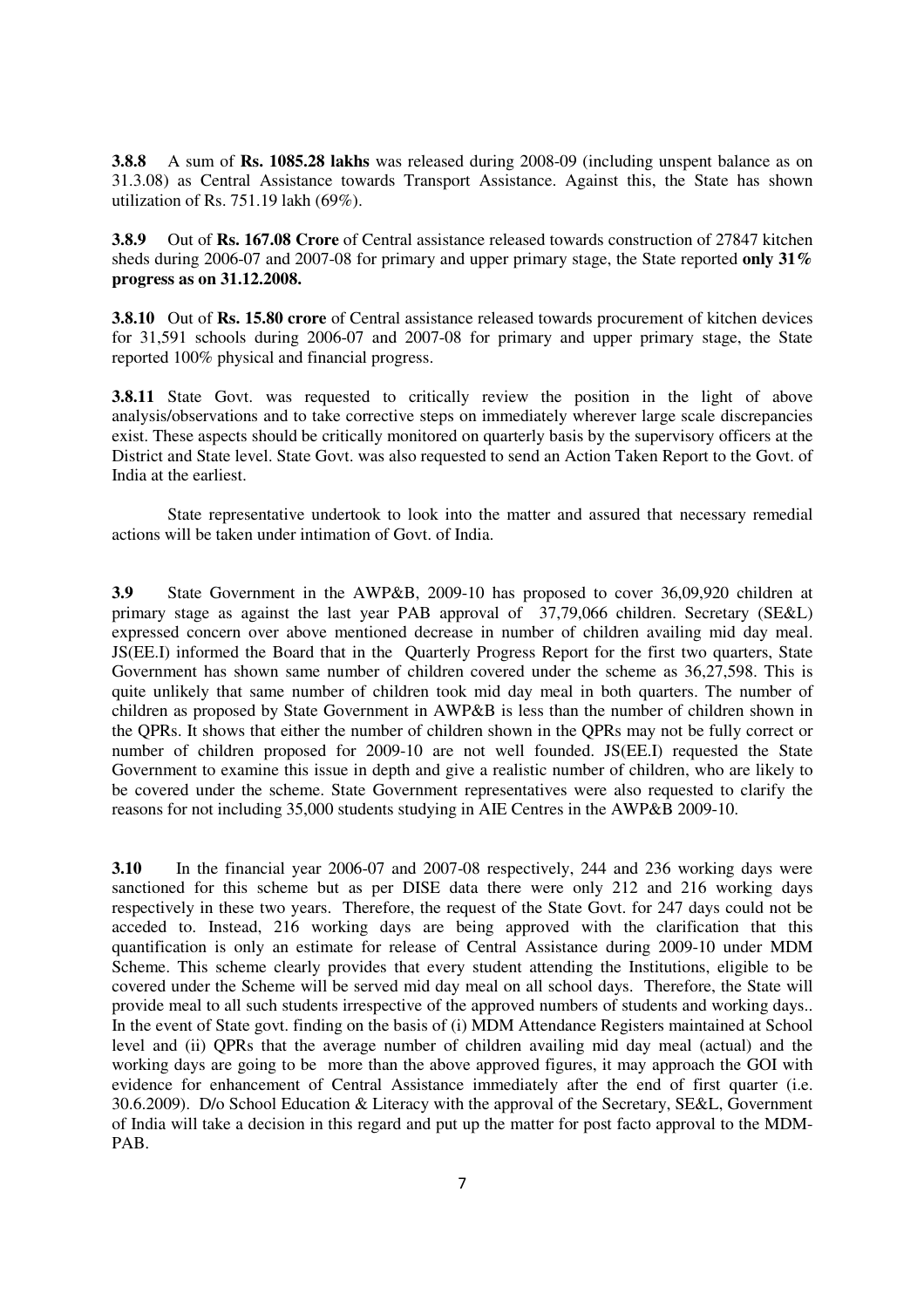- **3.10** Govt. of Karnataka vide its letter dated 18.3.09 has now clarified that:
	- i) The State Govt. is examining the QPRs and the reply will be sent in due course. However, there will be no much variation in number of children availing MDM between the two quarters.
	- ii) Total number of children in classes 6 to 8 expected to consume MDM shown to be **20.73 lakhs**. This works out 89% of 23.31 lakhs which is the total enrolment in classes 6 to 8 in Karnataka. The DISE data shows the enrolment figures as 17.84 lakhs. This does not include the 5.47 lakhs of children in  $8<sup>th</sup>$  Standard.
	- iii) Revised strength of children of classes 1 to 5 inclusive of children studying in AIE Centres is given in the prescribed Performa. 16,117 children who are likely to avail MDM in AIE Centres are included. State Government has therefore requested to allocate the Central assistance based on **36,26,037** children.(Primary).
	- *iv*) With regard to quantity of foodgrains to be consumed by children in Karnataka, the matter for consumption of quantity of foodgrains by 6 to 14 years of age group children in a single meal is being examined. State Government has therefore requested that pending such examination and decision taken thereon, foodgrains may be allocated as per the existing norms as in the case of other States.

**3.11** In view of the above, the MDM-PAB approved the following number of children (both Primary and Upper Primary) and number of school days for quantifying the Central assistance for **Karnataka** for Mid Day Meal for 2008-09 at the existing norms:-

| Sl.              | <b>Details</b>                   | As per State Plan     |                        | Approval         |
|------------------|----------------------------------|-----------------------|------------------------|------------------|
| N <sub>0</sub>   | No. of Children to avail MDM     | <b>No. of Schools</b> | <b>No. of Children</b> | by               |
|                  |                                  | $(Table No.3/3-A)$    | (Table No.16/16-A)     | <b>MDM-</b>      |
|                  |                                  |                       |                        | <b>PAB</b>       |
| Primary          |                                  |                       |                        |                  |
| 1.1              | Govt. + Govt. aided + LB schools | 47,945                | 36,09,920              | 36,09,920        |
| 1.2              | <b>EGS</b>                       | $\bf{0}$              | $\bf{0}$               | $\bf{0}$         |
| 1.3              | <b>AIE</b>                       | 448                   | 16,117                 | 16,117           |
|                  | <b>TOTAL</b> (A)                 | 48,393                | 36,26,037              | 36,26,037        |
|                  | <b>Upper Primary</b>             |                       |                        |                  |
| 1.4              | Govt. + Govt. aided + LB schools | 24,510                | 20,73,136              | 20,73,136        |
| 1.5              | <b>EGS</b>                       | $\bf{0}$              | $\boldsymbol{0}$       | 0                |
| 1.6              | <b>AIE</b>                       | $\bf{0}$              | $\bf{0}$               | $\boldsymbol{0}$ |
|                  | <b>TOTAL</b> (B)                 | 24,510                | 20,73,136              | 20,73,136        |
|                  | <b>GRAND TOTAL</b> (A) $+(B)$    | 72,903                | 56,99,173              | 56,99,173        |
| $\boldsymbol{2}$ | No. of Working days              |                       |                        |                  |
| 2.1              | Primary                          |                       | 247                    | 216              |
| 2.2              | <b>Upper Primary</b>             |                       | 247                    | 216              |

 The working of Central assistance for the Karnataka for 2009-10 based on the above mentioned number of children and Number of working days as approved by the MDM-PAB is enclosed as Annexure-2.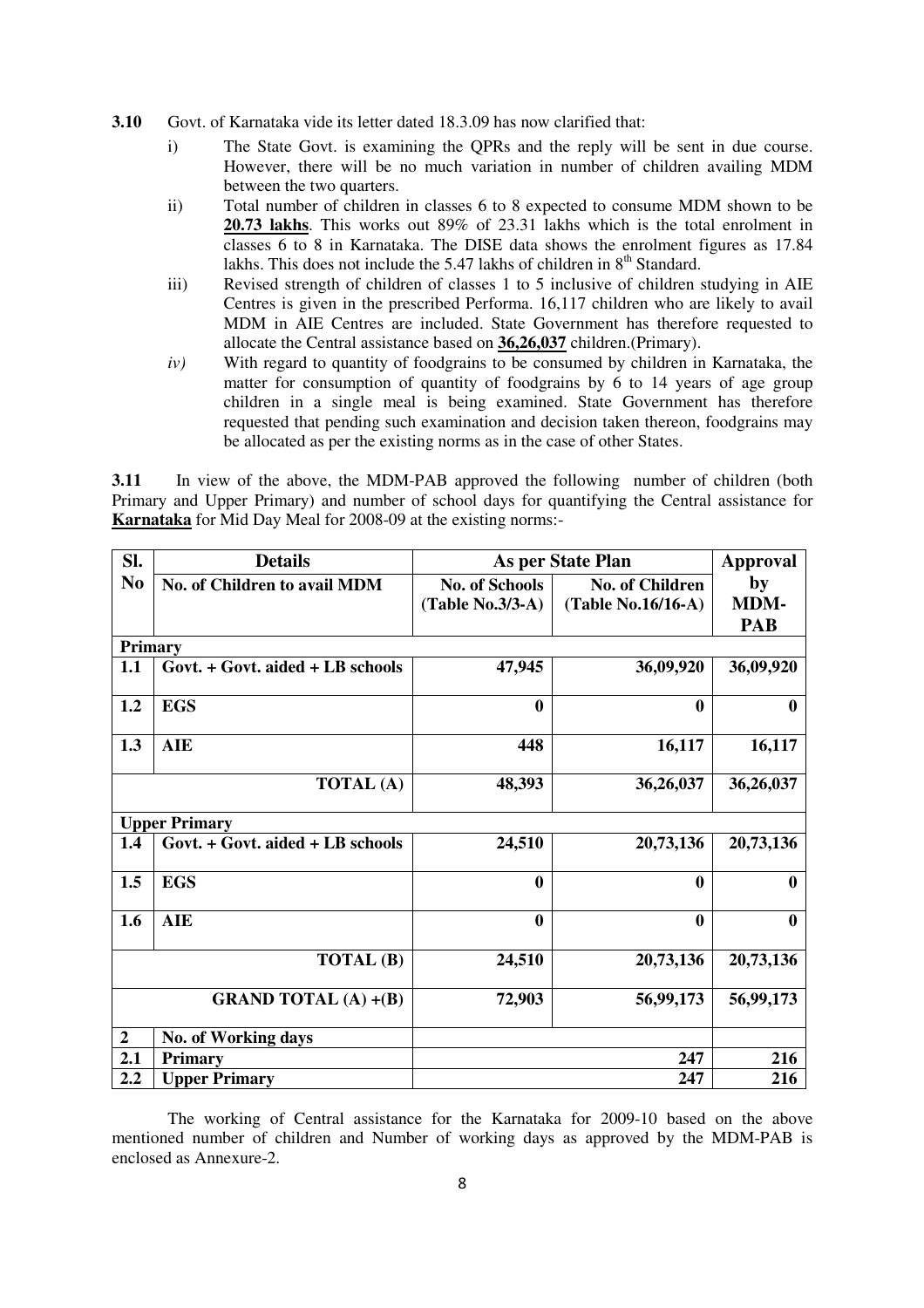## **4. Tamil Nadu**

**4.1** Shri. Manivasan, Commissioner, Noon Meal Programme, Govt. of Tamil Nadu made a power point presentation on the State's Annual Work Plan & Budget, 2009-10. The salient features of the presentation were as follows:-

- (i) Started in 1982, at present the Scheme covers 28,974 schools at Primary stage. Similarly, at Upper Primary stage, all 12,249 schools are covered under the Scheme. The number of children benefited upto 31.12.2009 is 31.61 lakhs at Primary stage and 18.61 at Upper Primary stage.
- (ii) In addition to rice supplied by the Central Govt., the State Govt., through its own resources, supplies eggs (3 eggs/week/child), dhal, oil, double fortified salt, green gram, black gram, Bengal gram are supplied through Tamil Nadu Civil Supplies Corporation. Total unit cost of meal (excluding cost of foodgrains) is Rs. 3.77 per child per day for both primary as well as upper primary stage.
- (iii) The pay structure for the staff engaged in the implementation of Mid Day Meal Programme in the state is as under:-

Each Noon Meal center is provided with a Noon Meal Organizer, Cook and Assistant cook. One additional cook and helper is provided where the feeding strength exceeds 500.

| (a) | <b>Regular remuneration:</b> |
|-----|------------------------------|
|     |                              |

| <b>No. of Mid Day Meal Staff</b> | <b>Scale of Pay</b>     | <b>Average salary</b> |
|----------------------------------|-------------------------|-----------------------|
|                                  | (per month)             |                       |
| $N.M.O. = 41209$                 | 1300-20-1500-25-2500    | Rs. 3164              |
|                                  | (Non Standardized time) |                       |
|                                  | scale)                  |                       |
| $Cook = 41424$                   | 660-15-810-20-1010      | Rs.1525               |
|                                  | (Special Time Scale)    |                       |
| $= 41127$<br>Asst.               | 500-10-600-20-800       | Rs.1158               |
| Total<br>123760                  |                         |                       |

| (b) | <b>Retirement Benefits</b> |           |                    |                        |  |  |
|-----|----------------------------|-----------|--------------------|------------------------|--|--|
|     |                            | Lump sum  | Spl. P.F. cum G.S. | <b>Special Pension</b> |  |  |
|     | N.M.O.                     | Rs.50,000 | Rs.10,000          | Rs. 700                |  |  |
|     | Cook                       | Rs.20,000 | Rs.10,000          | Rs. 600                |  |  |
|     | Cook Asst.                 | Rs.20,000 | Rs.10,000          | Rs. 500                |  |  |

(iii) The monitoring of the scheme is done by State level Steering cum monitoring committee, District level, Block and village level committee. The field inspections are regularly done in the state.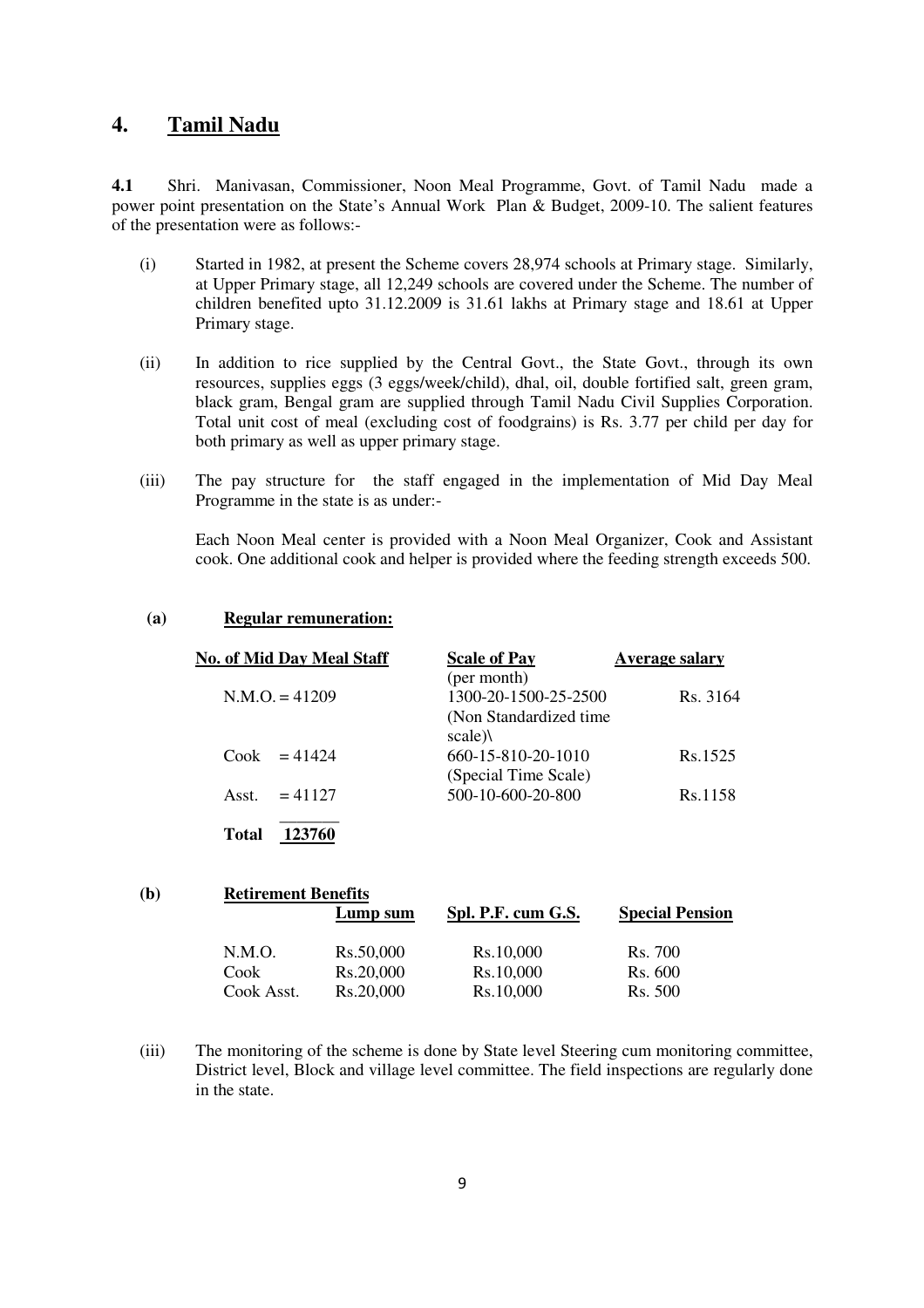- (iv) Extensive training programmes were conducted for the N.M.Os, Cooks and Assistants by engaging the services of Confederation of Indian Industries (CII) and a comprehensive Resource material in this regard has been developed to be supplied to each centre.
- (v) Development of e-MIS (Management Information System) is under progress.
- (vi) Avinasilingam University for Women, Coimbatore evaluated the programme in 2008. The salient features of the Evaluation Report are
	- (a) Study covered 180 centres, 38970 beneficiaries, 13772 non-beneficiaries, 1080 parents and 100 officials by 158 trained investigators
	- (b) 80% of rural & urban centres had proper roofing
	- (c) Majority of the centres had proper cement flooring
	- (d) Only 50% of rural and urban centres had good lighting & air circulation in the kitchen
	- (e) In more than 70% of the centres washing of vegetables, rice & dhall was done before cutting / cooking
	- (f) Participation and help rendered by VEC members and the community in the SMP was very weak
	- (g) Percentage of attendance was more or less similar between the days of egg feeding and without egg feeding (92.3 & 91.0%)
	- (h) Greater mean heights and weights of beneficiaries than non-beneficiaries though the difference is very meager
	- (i) Urban children have better growth records than their counterparts in rural and town panchayat areas
	- (j) Mean percentage of marks obtained by the beneficiary and non-beneficiary boys was  $51.1 \& 49.5$  respectively and in girls  $54.2 \& 54.3$ .
	- (k) Beneficiary boys and girls recorded higher percentage of attendance  $(85.9 \&$ 86.6) than non-beneficiary (84.4 & 83.5)

 The recommendations of the Avinasilingam University for Women, Coimbatore are as under:-

- (a) Efforts are needed to improve the infrastructure
- (b) The funds allotted for fuel and vegetables need to be increased
- (c) Evaluation should be inbuilt in the programme
- (d) Refresher training programme must be organized to all nutritious meal organizers on proper cooking methods and maintenance of hygiene and basics of good nutrition
- (e) Possibilities of tapping solar energy for water heating and use of hot water for cooking and drinking needs to be explored
- (f) Need to explore the possibilities of using the precooked fortified rice as a measure to save fuel and labour and at the same time make the meal more nutritious

**4.2** Commissioner, Mid Day Meal Scheme, Govt. of Tamil Nadu informed that in the State, the programme is being implemented upto class X and only 120 gms. of foodgrains per child per day is being given for Classes VI to X under State norms. But, as per the guidelines of the Central Govt. 150 gms of rice per child per day is provided. Thus, it creates anomaly that for the children in classes VI to VIII, the food grain allocation is 150 gms per day whereas for classes IX to X classes, the food grain allocation is 120 gms only. Hence, he requested the Central Govt. to re-examine the allocation of food grains under the Scheme.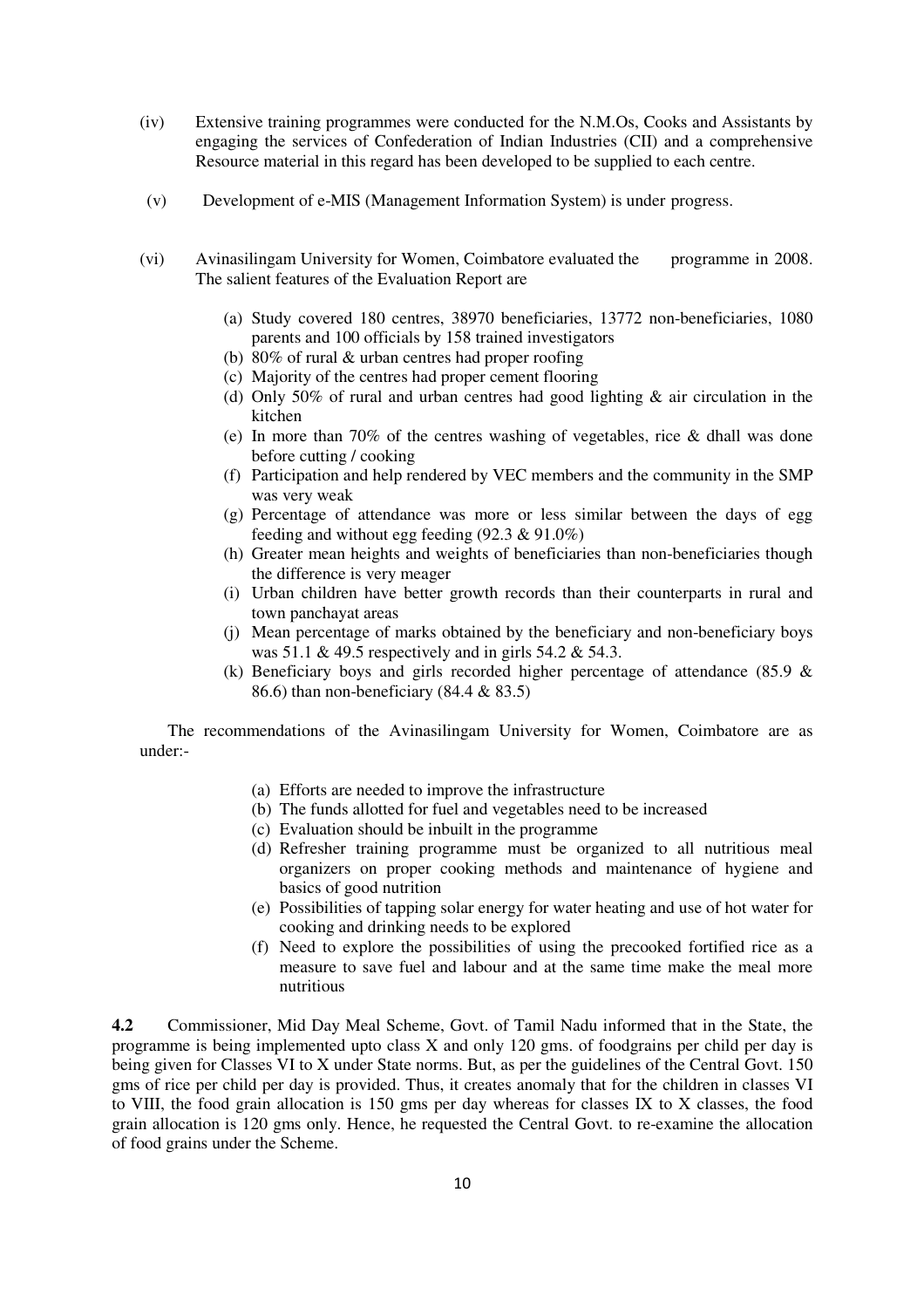In response, JS (EE-I) informed that Central govt. is in the process of instituting a study for reexamination of foodgrains allocation for both primary and upper primary in view of the ability of children in the age group of 6-13 years to consume in one meal. State Govt. may also institute a study with reputed institution in Tamilnadu to scientifically work out the actual requirement of food grains to meet the overall nutrition norms prescribed under MDM Scheme.

After the presentation, Chairperson, Secretary (SE&L) invited PAB members to make their comments.

**4.3** JS (EE.I) informed the Board that Quarterly Progress Report for  $2^{nd}$  and  $3^{rd}$  Quarter of 2008-09 has not been received in the Ministry. Further, the QPR received for the Ist Quarter is for Primary Classes only. He enquired from state representative to indicate the reason for not sending the QPRs in time as regular and intense monitoring is key to successful implementation of a programme such as Mid Day Meal and QPRs are a crucial tool for this purpose. He requested the State Representative to take necessary action to send all the pending QPRs immediately.

**4.4** Shri K. Ravi Ramachandran, Director (MDM), Govt. of India made an analysis of the State's performance in the implementation of the MDM Scheme for the period 1.4.08 to 31.12.08 (Primary + Upper Primary) and the Appraisal Note enclosing the Analysis Sheet was provided to the State Representative for reference. The presentation highlighted the following important issues:

#### **4.4.1 Level of Opening balance as on 01.04.08 and 31.12.08:**

 An analysis of unspent balance of food grains as on 31.03.08, it was observed that 12 out of total 31 districts had NIL unspent balance and 14 districts had less than 5% unspent balance. The unspent balance as on 31.12.08 is negative  $(-11\%)$  for Tiruvallur and  $(-8\%)$  for Tuticorin and  $(-2\%)$ for Namakkal Distt.

The State Govt. is requested to analyze and report the reasons for the Negative and NIL unutilized balance as on 31.03.08 and on 31.12.08 as reported by the State Govt. It is also to be confirmed that the State Govt. did not treat release of resources from one level to another level e.g. from State to District, District to Block and downwards as utilization.

#### **4.4.2 Lifting of food grains:**

 Considering that three-fourths of the year over by 31.12.2008, the districts should have lifted **at least 85%** of the food grains allocation. **State level total lifting (availability) as on 31.12.08 was 64%.** The district wise lifting as on 31.12.08 is as under:-

| SI.<br>No. | Level of<br>lifting | No. of<br><b>Districts</b> | Name of the districts                              |
|------------|---------------------|----------------------------|----------------------------------------------------|
|            | Below $75\%$        | 22                         | Cuddalore (37%), Madurai (43%), Ramanad (46%) etc. |
|            | 75% to 95%          | −                          |                                                    |
|            | Above $95\%$        |                            | Dharmapuri (104%) and Tiruvannamalai (96%)         |

Total No. of Districts = 31 *(Refer Table 1.5 of the Analysis Sheet).*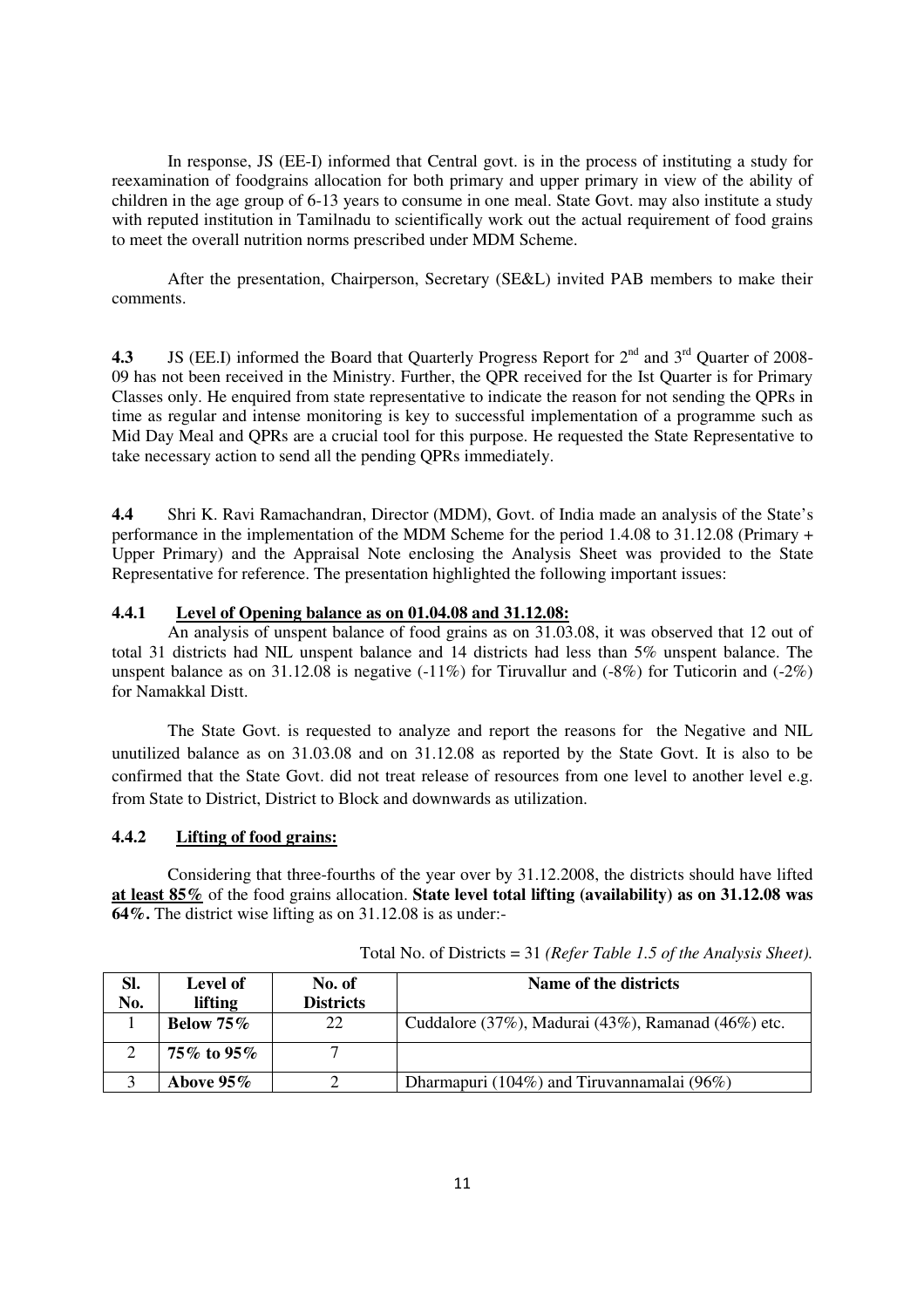## **4.4.3 Utilization of food grains:**

 Considering that three-fourths of the year was over by 31.12.2008, the districts should have utilized **at least 72%** of the foodgrains allocation. **State level utilization was 59%** Inter-district variation in utilization is as under: -

|     | 10001110010111000<br>$5 + 1$ . The state is the state of the state of $5 - 1$ . The state $5 - 1$ is the state of $1$ |                  |                                                                                    |  |  |
|-----|-----------------------------------------------------------------------------------------------------------------------|------------------|------------------------------------------------------------------------------------|--|--|
| Sl. | Level of                                                                                                              | No. of           | Name of the districts                                                              |  |  |
| No. | utilisation                                                                                                           | <b>Districts</b> |                                                                                    |  |  |
|     | Below 65%                                                                                                             | 20               | $(34\%)$ , Madurai $(39\%)$ , Ramanad $(40\%)$<br>Cuddalore<br>Theni $(44\%)$ etc. |  |  |
|     | 65% to 85%                                                                                                            |                  |                                                                                    |  |  |
|     | Above $85\%$                                                                                                          | 3                | Dharmapuri (98%), Pudukottai (94%) etc                                             |  |  |

Total No. of Districts = 31 *(Refer Table 1.6 of the Analysis Sheet).* 

## **4.4.4 Utilization of Cooking cost:**

**State level utilization is 64%.** Inter-district variations in utilization was summarized as under:-

| Sl.<br>No. | Level of<br>utilization | No. of<br><b>Districts</b> | <b>Number of Districts</b>                             |
|------------|-------------------------|----------------------------|--------------------------------------------------------|
|            |                         |                            |                                                        |
|            | Below 70%               | 20                         | Chennai (45%), Ramanad (46%), Madurai (46%), Sivaganga |
|            |                         |                            | $(47%)$ etc                                            |
|            | $70\% - 80\%$           |                            |                                                        |
|            | Above $80\%$            | ∍                          | Pudukottai (111%) and Tiruvallur $(81\%)$              |

Total No. of Districts = 31 *(Refer Table 2.7 of the Analysis Sheet).* 

## **4.4.5 Mismatch in utilization of food grains and cooking cost:**

Ideally the percentage utilization of cooking costs and foodgrains should tally with each other. At the State level, utilization of cooking cost is  $8\%$  more than the foodgrains but the following districts, this gap is much wide which need deeper analysis by the State:-

|                                             | <b>Food grains</b> | <b>Cooking cost</b> |
|---------------------------------------------|--------------------|---------------------|
| <b>Primary+ Upper Primary</b> (against 70%) | $59\%$             | $64\%$              |

Total No. of Districts = 31 *(Refer Table 3.1 of the Analysis Sheet).* 

| Sr.<br>No.                             | <b>District</b> | % utilisation of<br>foodgrains | % utilisation of<br><b>Cooking cost</b> | Mis-match<br>in % points |  |  |
|----------------------------------------|-----------------|--------------------------------|-----------------------------------------|--------------------------|--|--|
| <b>Excess foodgrains utilization</b>   |                 |                                |                                         |                          |  |  |
|                                        | Dharmapuri      | 98%                            | 74%                                     | 24                       |  |  |
| 2                                      | Sivaganga       | 63%                            | 47%                                     | 16                       |  |  |
| 3                                      | Tiruvannamalai  | 89%                            | 74%                                     | 15                       |  |  |
| 4                                      | Coimbatore      | 82%                            | 68%                                     | 14                       |  |  |
| <b>Excess Cooking cost utilization</b> |                 |                                |                                         |                          |  |  |
|                                        | Pudukottai      | 94%                            | 111%                                    | 16                       |  |  |
| 2                                      | Cuddalore       | 34%                            | 49%                                     | 14                       |  |  |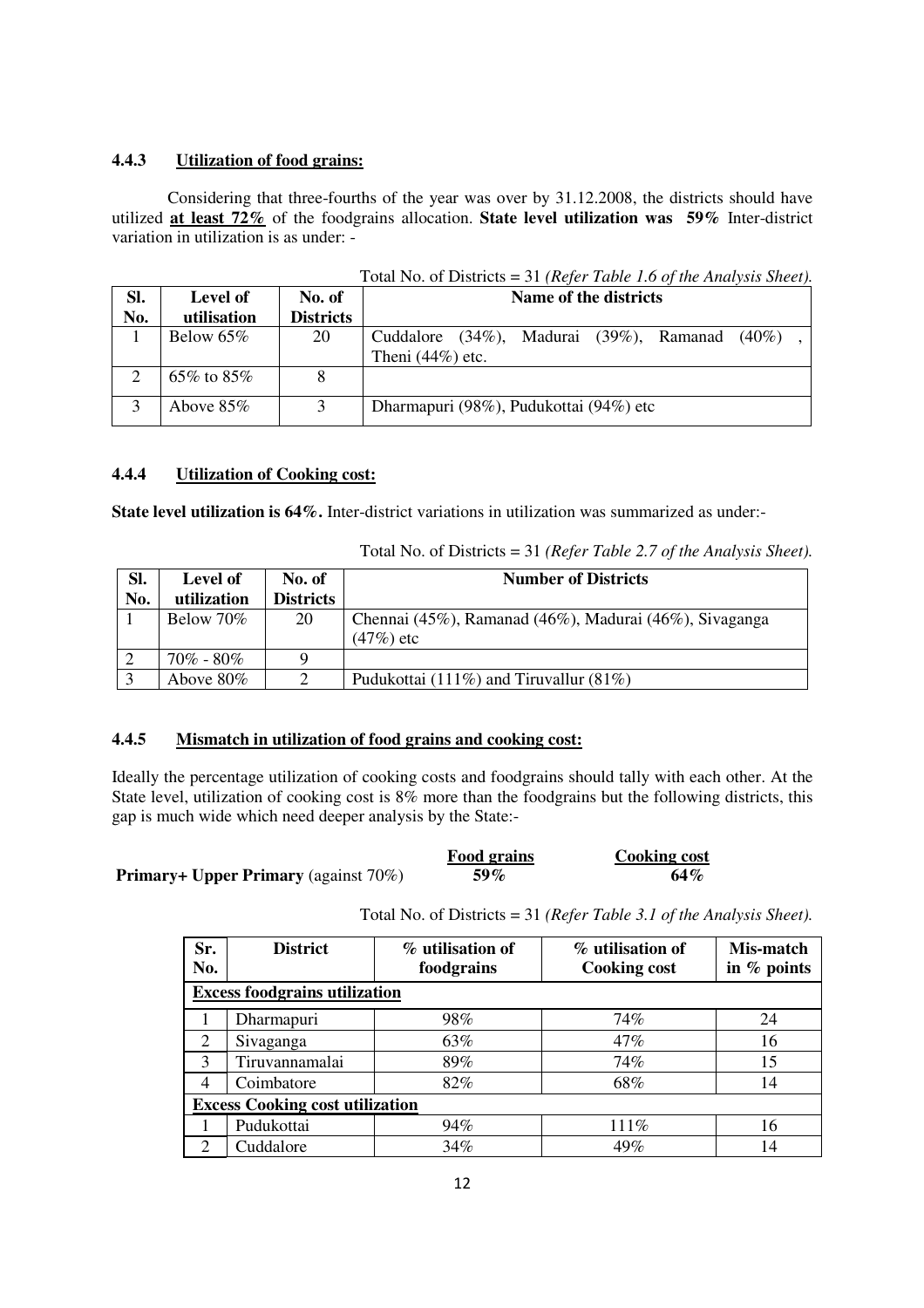#### **4.4.6 Reconciliation of utilization of food grains vis-à-vis no. of meals served:**

 The foodgrains utilisation during 2008-09 as against the no. of meals served shows wide variations in the following districts:-

|                | Total INO. Of Districts $-$ 31 (Refer Table 3.3 0) the Analysis sheet). |              |                   |                       |            |
|----------------|-------------------------------------------------------------------------|--------------|-------------------|-----------------------|------------|
| No.            | <b>District</b>                                                         | No. of       | <b>Expected</b>   | <b>Actual</b>         | Diff in    |
|                |                                                                         | <b>Meals</b> | consumption of    | <b>Consumption of</b> | percentage |
|                |                                                                         | served       | food grains (MTs) | food grains (MTs)     |            |
| $\mathcal{I}$  | Coimbatore                                                              | 23034392     | 3402.26           | 2768.63               | $-19\%$    |
| $\overline{2}$ | Dharmapuri                                                              | 39259803     | 4821.05           | 3925.98               | $-19%$     |
| $\mathfrak{Z}$ | Ariyalur                                                                | 12157440     | 1420.72           | 1169.53               | $-18%$     |
| $\overline{4}$ | Trichy                                                                  | 27564908     | 3321.85           | 2756.49               | $-17%$     |
| 5              | Kanniyakumari                                                           | 16325535     | 1953.76           | 1632.58               | $-16%$     |
| 6              | Tiruvarur                                                               | 15292080     | 1829.00           | 1529.21               | $-16%$     |
| 7              | Pudukottai                                                              | 25988504     | 3107.98           | 2598.85               | $-16\%$    |
| 8              | Nagapattinam                                                            | 26800330     | 3200.58           | 2680.04               | $-16\%$    |
| 9              | Tirunelveli                                                             | 27945840     | 3325.64           | 2794.58               | $-16\%$    |
| 10             | The Nilgiris                                                            | 7482470      | 889.79            | 748.25                | $-16\%$    |
| 11             | Madurai                                                                 | 28811384     | 3421.28           | 2881.14               | $-16\%$    |
| 12             | Karur                                                                   | 9482508      | 1123.99           | 947.20                | $-16%$     |

Total No. of Districts = 31 *(Refer Table 3.3 of the Analysis Sheet).* 

**4.4.7** A sum of **Rs. 510.21 lakhs** was released during 2008-09 (including unspent balance as on 31.3.08) as Central Assistance towards MME. Against this, the State has shown utilisation of Rs. 127.54 lakh (25%).

**4.4.8** A sum of **Rs. 99.45 lakhs** was released during 2008-09 (including unspent balance as on 31.3.08) as Central Assistance towards Transport Assistance. Against this, the State has shown utilisation of Rs. 557.40 lakh (56%).

**4.4.9** Out of **Rs. 31.77 Crore** of Central assistance released towards construction of 5295 kitchen sheds during 2006-07 to 2008-09 for primary and upper primary stage, the State reported **only 30% progress as on 31.12.2008.**

**4.4.10** Out of **Rs. 15.83 crore** of Central assistance released towards procurement of kitchen devices for 31670 schools during 2006-07 to 2008-09 for primary and upper primary stage, the State reported 73% physical and financial progress.

**4.4.11** State Govt. was requested to critically review the position in the light of above analysis/observations and to take corrective steps immediately wherever large scale discrepancies exist. These aspects should be critically monitored on quarterly basis by the supervisory officers at the District and State level. State Govt. was also requested to send an Action Taken Report to the Govt. of India at the earliest.

State representative undertook to look into the matter and assured that necessary remedial actions will be taken under intimation of Govt. of India.